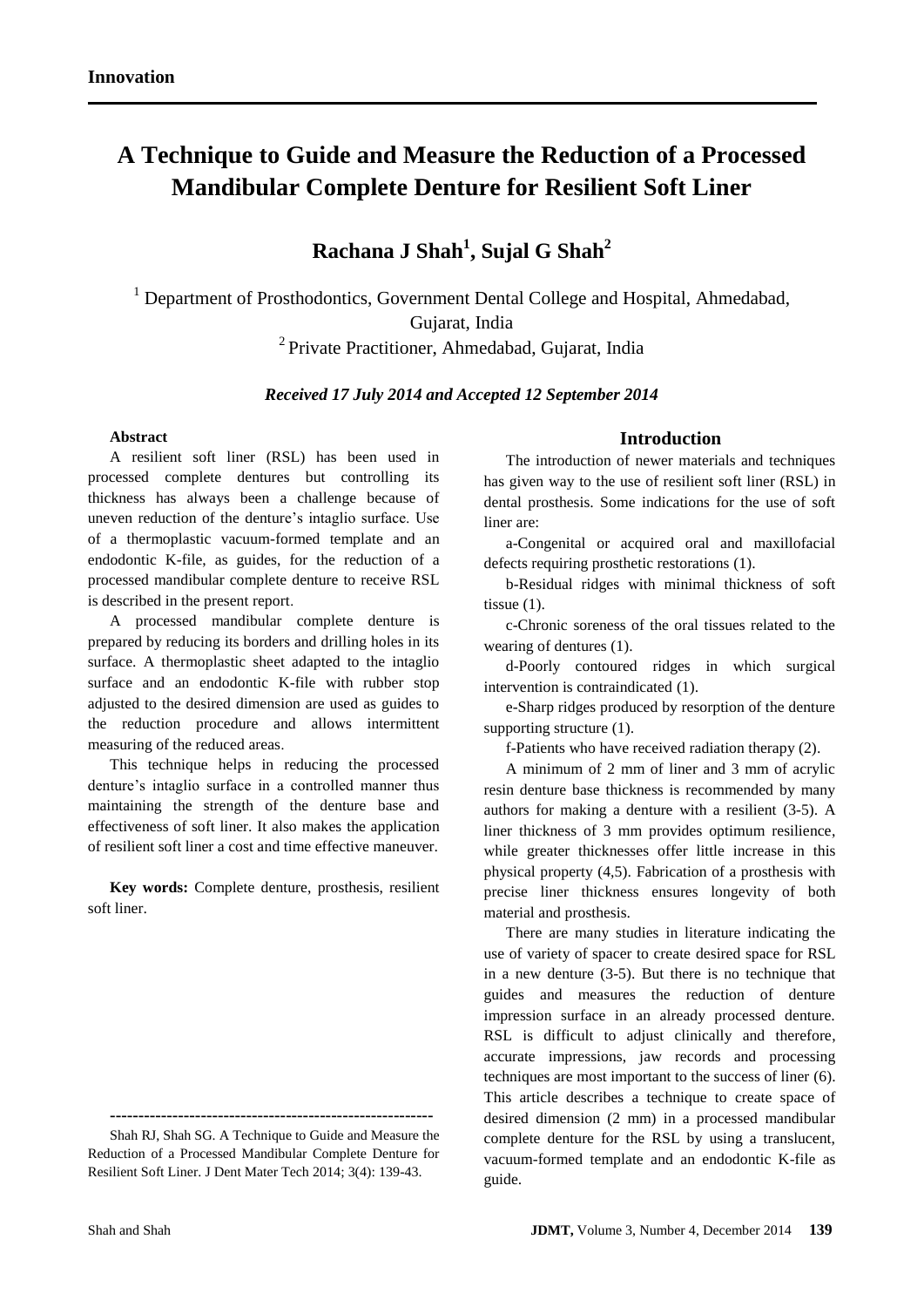#### **Method**

For a processed denture to be lined by a heat polymerizing RSL, make a definitive cast from the denture, followed by the conventional flasking procedure for formation of mould. Remove the denture from the flask. Note that the further steps for denture reduction, both for chemically and heat polymerizing RSL are the same.

## **Fabricating the template from the processed mandibular complete denture**

1. Mark a line 2 mm below the borders on the polished surface of the denture with an indelible pencil (Fig. 1). Trim the borders of the denture up to the line with an acrylic trimming bur (DIADUR; DFS Diamond GmbH, Germany) creating a flat surface (Fig. 2). This

reduction results in a 2mm thickness of RSL at the borders.

2. Drill 3 to 5 holes of 1-mm diameter extending from the intaglio surface to the polished surface using a flat fissure bur (DIADUR; DFS- Diamon GmbH, Germany). One of the holes is drilled lingual to the central incisors and other two, in the premolar and molar region, on either side (Fig. 2).

3. After drilling holes, place the denture on the thermoforming unit (Plastvac P7; Bio-Art Equipamentos Odontológicos Ltda, Brazil). The intaglio surface of the denture faces the thermoplastic sheet (Gasket; 3A MEDES, Korea) which is held by the unit's clamp. The occlusal surface and the exit of holes are embedded in the beads which occupy the platform area (Fig. 3).



**Figure 1.** Denture with line drawn 2 mm below border



**Figure 2.** Denture after border reduction and drilling of holes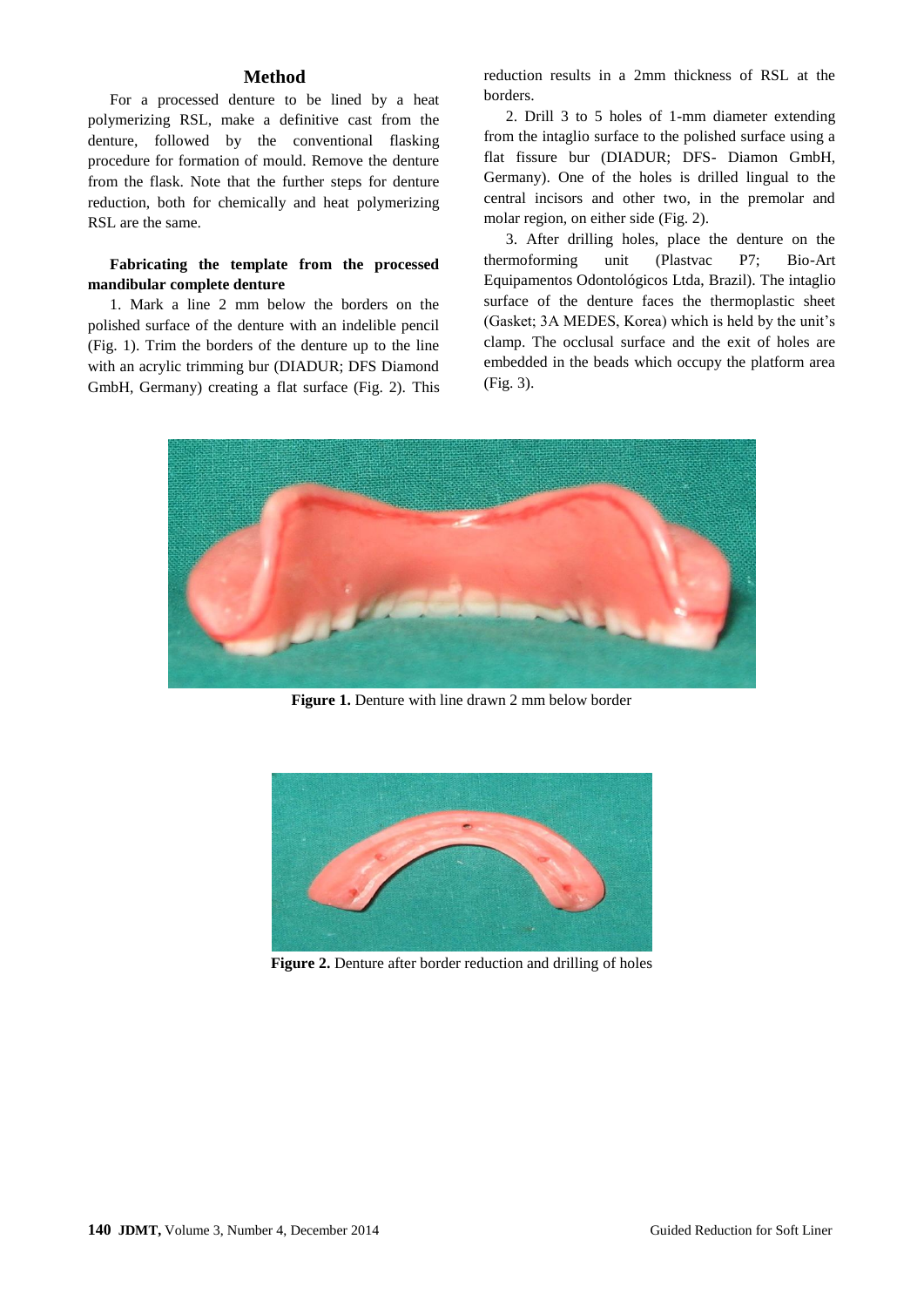

**Figure 3.** Denture placed on thermoplastic unit with holes embedded in beads

4. As the unit activates the electric coil, the sheet enters a visco elastic phase due to the temperature rise. Lower the clamp to bring the softened sheet in contact with the intaglio surface of the denture. A motor in the lower part of the unit immediately creates vacuum through the holes drilled in the denture resulting in the proper adaptation of sheet to the concave intaglio surface. Wait for the sheet to cool down before cutting its excess beyond 2 mm of the denture's polished surface with the aid of a scalpel.

#### **Reduction of Denture Impression Surface**

1. Remove the adapted template from denture and start reducing the intaglio surface with the use of an acrylic trimming bur. The reduction is checked intermittently by placing the template on denture and measuring with an endodontic K-file (MANI; INC, Japan) with the rubber stop adjusted to 2-mm length. Continue till the desired reduction is achieved throughout the impression surface (Fig. 4).

After this predetermined reduction of denture, RSL application can be done according to manufacturer's instruction.

Soft liner fills the drilled holes aiding in its mechanical retention to the denture base. Fill the remaining portion of the holes with auto polymerizing acrylic resin (RR Cold Cure; DPI, India) (Fig. 5).



**Figure 4.** Denture reduction is checked by using thermoplastic template and endodontic K-file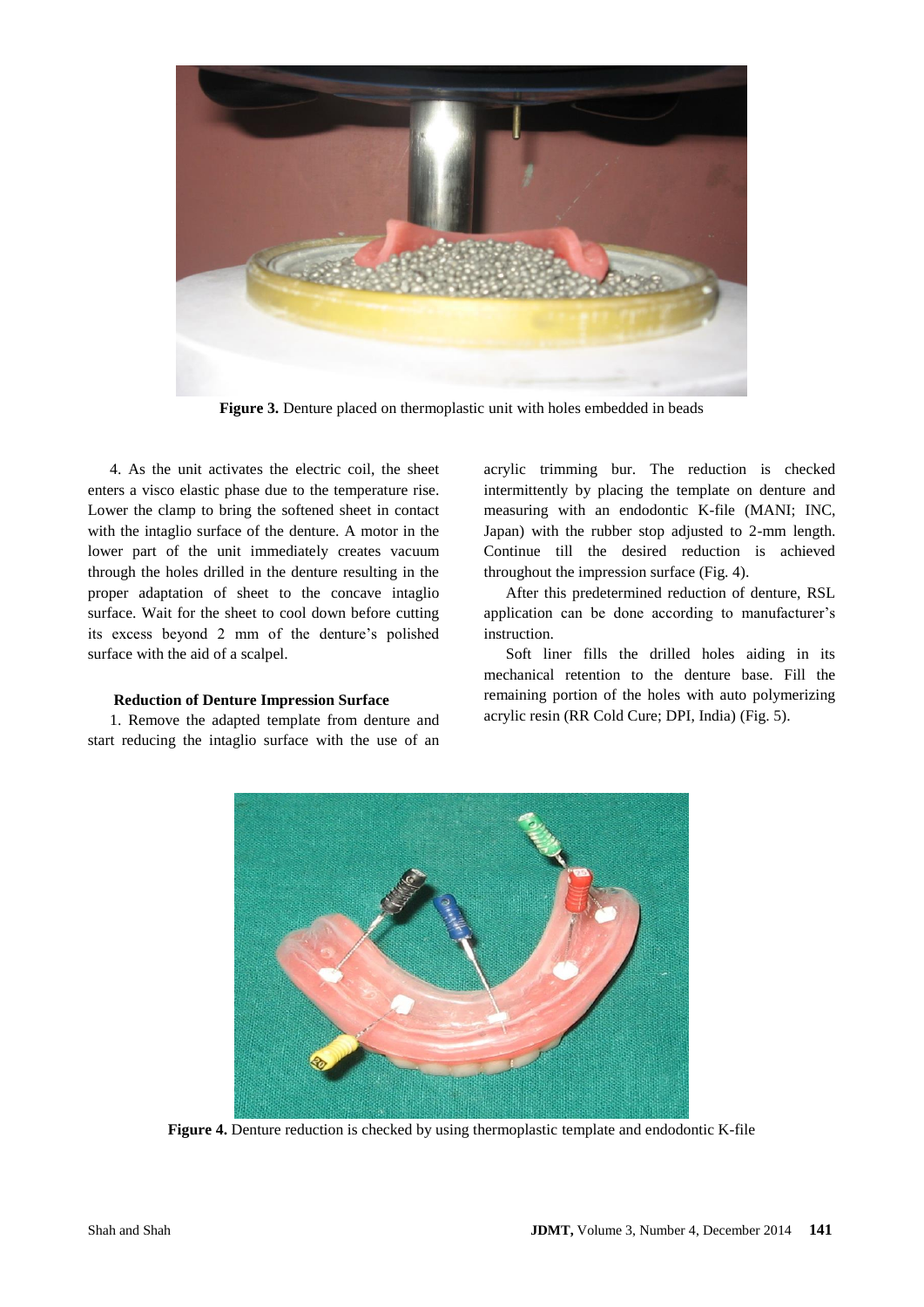

**Discussion**

Uniform thickness of 2 mm of soft liner on the tissue surface of the denture is recommended by the manufacturer and several authors (7-9). Traditionally, application of RSL in an already processed denture involved trimming of the intaglio surface of the denture approximately. Clinically it is very difficult to obtain a uniform space on the tissue surface of the dentures and despite making every effort there will be many areas of denture which will have varying thickness of soft lining material (10). This hampers the efficient functioning of the liner. Moreover, the uneven reduction of the denture compromises the strength of the denture base. Hence, this technique of denture reduction, using a thermoplastic template and an endodontic k file as a guide, results in desired thickness of RSL leading to substantial clinical benefits.

A technique to guide the reduction of the denture surface will decrease the chances of denture fracture due to over reduction. Additionally due to the guided reduction of the surface, the amount of RSL required is controlled, making the application of RSL a cost effective procedure.

The advantages of the thermoplastic sheet used in this technique are its easy availability, transparency, flexibility, and low cost. The transparency allows checking its proper seating on the denture for visual control of the reduction procedure. Flexibility allows easy removal and placement without damaging the denture, and easy penetration by the endodontic K-file. The use of vacuum-formed sheet has the disadvantage of improper adaptation to the concave impression surface of the denture because it is inherently difficult to achieve simultaneous, even pressure. Holes drilled in the denture, with its occlusal exit being kept open by

embedding in the beads, overcomes this problem by creating vacuum through air suction. After the application of RSL, these holes get partly filled by the liner and the remaining portion is filled by auto polymerizing acrylic resin to restore the continuity of the denture surface. Auto polymerizing acrylic resin shows good repair strength that may be attributable to a high rate of cross-linking between similar resin base materials (11).

The reduction of borders by 2 mm, before adaptation of the sheet, serves as a fix position for the template while the intaglio surface is being reduced. Flat surface of the reduced border provides for the butt joint between the denture and the RSL.

The use of this technique also allows the clinician to save time by allocating the work of reducing the denture impression surface to an assistant.

#### **Conclusion**

This article describes a time and cost effective technique for the reduction of the intaglio surface of a processed mandibular complete denture by using a thermoplastic vacuum-formed template and an endodontic K-file as guide. This technique leads to an optimum thickness of RSL and denture base, increasing the success rate of the prosthesis.

#### **References**

- 1. Travaglini EA, Gibbons P, Craig RG. Resilient liners for dentures. J Prosthet Dent 1960;10:664-72.
- 2. Griem ML, Robinson JE, Barnhart GW. The use of a soft denture base material in the management of